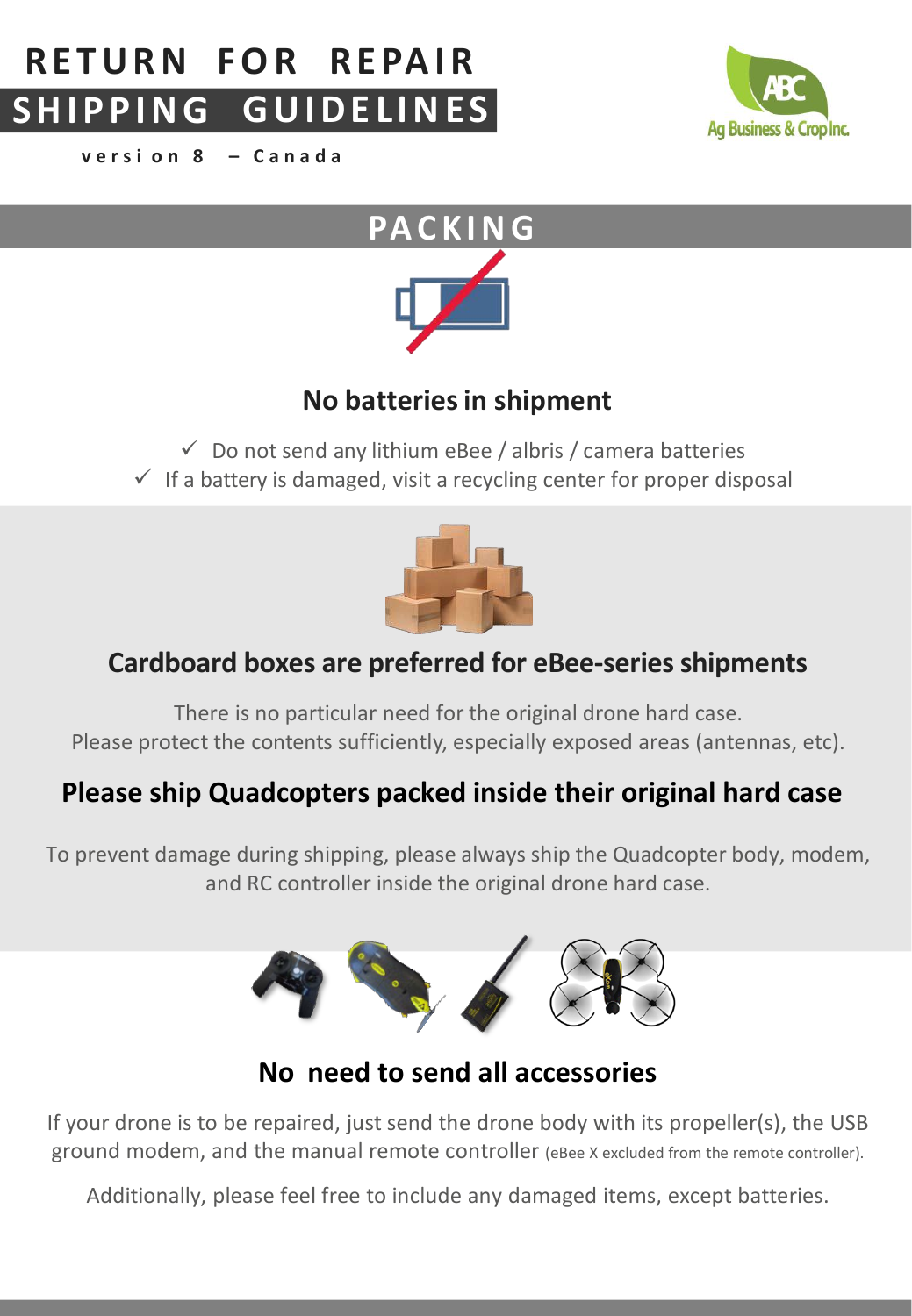### **R E TU RN FOR REPAIR SHI P P ING GUIDE L INE S**



**v e r s i o n 8 – C a n a d a**

# **LOGI S T I C S**



## **All Carriers Are Accepted During Standard Business Hours**

Make sure to protect the contents well, especially exposed areas (antennas etc…).

## **Signature On Delivery Is Recommended**

This is for you to be able to file a claim with the carrier in case of damages or loss.

## **Most Shipping Costs Are Not Covered By senseFly (ABC)**

Only outbound shipping is covered by senseFly if the goods are under warranty. Please refer to the user manual or your senseFly representative for additional information.

# **R E P A I R IN F O R M A T I ON**

ABC Customer Service & Satisfaction strives to complete repairs along the following timeline:

- $\checkmark$  Warranty completion within 10 business days following reception by ABC.
- $\checkmark$  Non-warranty (invoiced) a quotation will be generated and shared within 5 business days following reception at ABC. Upon client approval of the quotation, repairs will be completed within the following 10 business days.

Please note that most repairs require in-flight testing in order to calibrate and validate a number of hardware components. If in-flight testing for a repair will be delayed due to weather restrictions (excessive wind, rain, snow, etc.) ABC will take care to provide a notification of the delay.

To provide for most efficient service to your drone, please keep all communication during the repair process via email on your support case as applicable. Kindly refrain from calling ABC or senseFly directly to inquire about your repair status.

### **Diagnostic Service Fees**

In the case that a repair quotation is not accepted, the senseFly product may be returned to the customer in an unrepaired state upon payment of a \$200 flat rate diagnostics fee plus the cost of return shipping.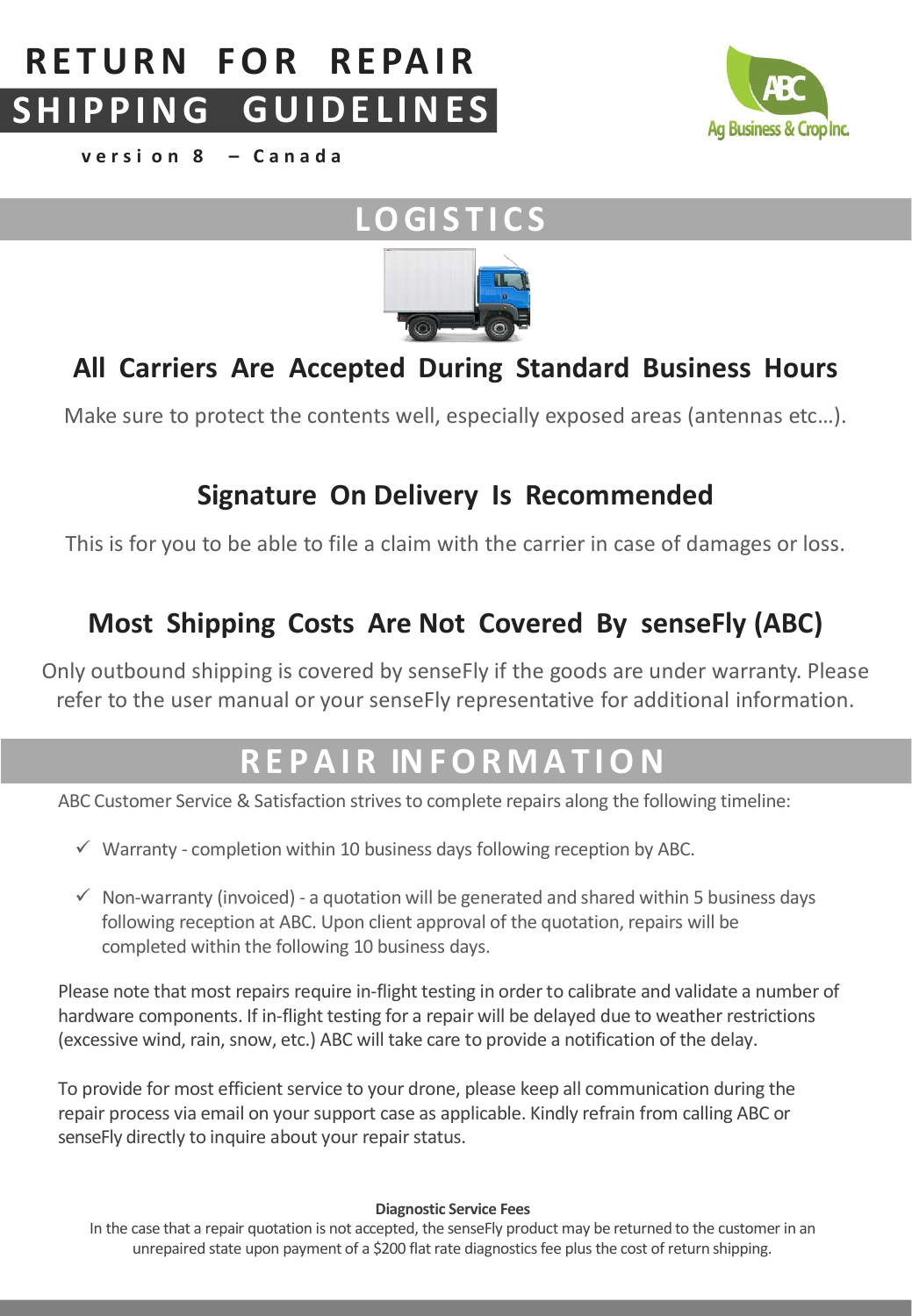# **RE TURN FOR REPAIR Date: SHI PPING GUIDE L INE S**

**S/N: RMA:**

**v e r s i o n 8 – U S A / C a n a d a**

# **RMA INFORMATION**

### **Please complete the following steps when preparing your shipment**

### **1. Place the following** *REQUIRED* **items in the shipment:**

- **F** eBee-series or Quadcopter central body
- $\Box$  Ground modem
	- Remote controller (for all drones *EXCEPT* eBee X)
- $\Box$  Other damaged accessories (wings/camera/etc.)
- **x DO NOT INCLUDE ANY LiPO BATTERIES**
- **2. Customers provide a paper or digital copy of your Transport Canada UAS registration certificate. Include the attached Repair Request Form with signature.** Your senseFly product cannot be calibrated or tested in-flight without a valid copy of the TC Certificate of Aircraft Registration and signature on the repair request. This may be transmitted digitally via the open support case related to this RMA or a paper copy may be included in the package shipped to our service station.
- **3. Ship to the below address:**

Ag Business & Crop Inc. 1-131 Frank Lambier Crt. Palmerston, N0G 2P0 (519)-343-5454 ext. 111

**4. Please sp ec ify a preferred return address in the space below. Include company/contact name, address, email, and phone number. Print this form and include it within the shipment.**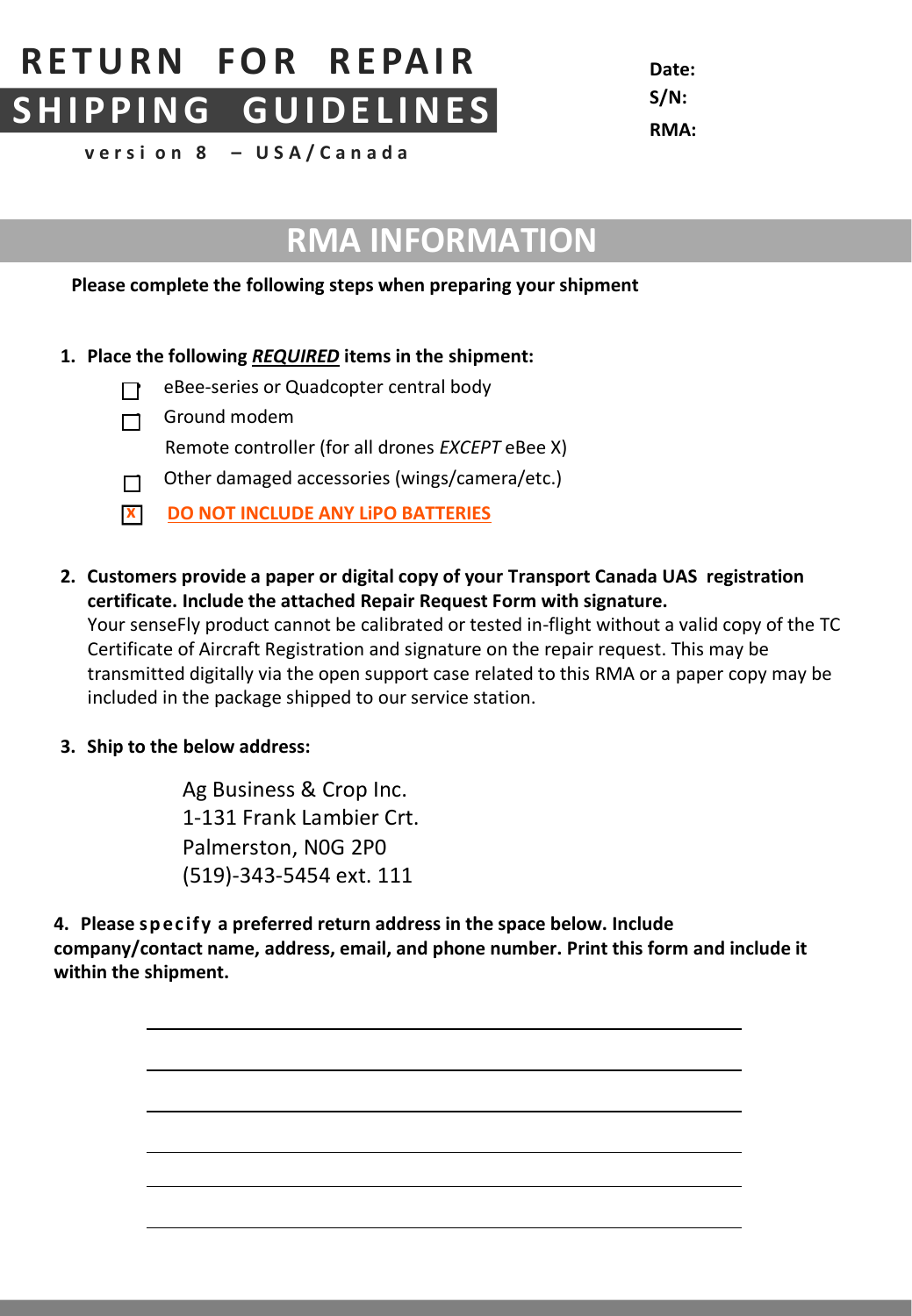

### **INSPECTION AND REPAIR REQUEST**

THIS INSPECTION AND REPAIR REQUEST is made by the Customer named below (referred to as CUSTOMER, YOU and YOUR) to Ag Business & Crop Inc. (referred to as ABC, WE, US, and OUR) (this "**Request**"). This Request is to be completed by you and forwarded to [support@agbusiness.ca](mailto:support@agbusiness.ca) and included with the equipment sent to us by you for inspection and/or repair pursuant to this Request (the "**Repair Equipment**").

| <b>Flight date:</b>         |  |
|-----------------------------|--|
| <b>Product SN#:</b>         |  |
| Other SN # (if applicable): |  |
| <b>Operating hours:</b>     |  |
| <b>Customer (Company):</b>  |  |
| <b>Address:</b>             |  |
|                             |  |
| <b>Contact person:</b>      |  |
| <b>Email address:</b>       |  |

| <b>Flight Location:</b>                                            |                |  |
|--------------------------------------------------------------------|----------------|--|
| <b>Mission Attitude:</b>                                           | eMotion ver.:  |  |
| Overlap<br>Long:                                                   | Lat:           |  |
| Weather<br>Temp:                                                   | cloud %        |  |
| FL beginning battery %:                                            | End battery %: |  |
| eMotion ver.                                                       | Payload vers.: |  |
| Problem description: (attach screen shot, photo, etc.)             |                |  |
|                                                                    |                |  |
| Test/ actions already performed:                                   |                |  |
|                                                                    |                |  |
| If available historical data, logs, etc. (description by Log file) |                |  |
|                                                                    |                |  |